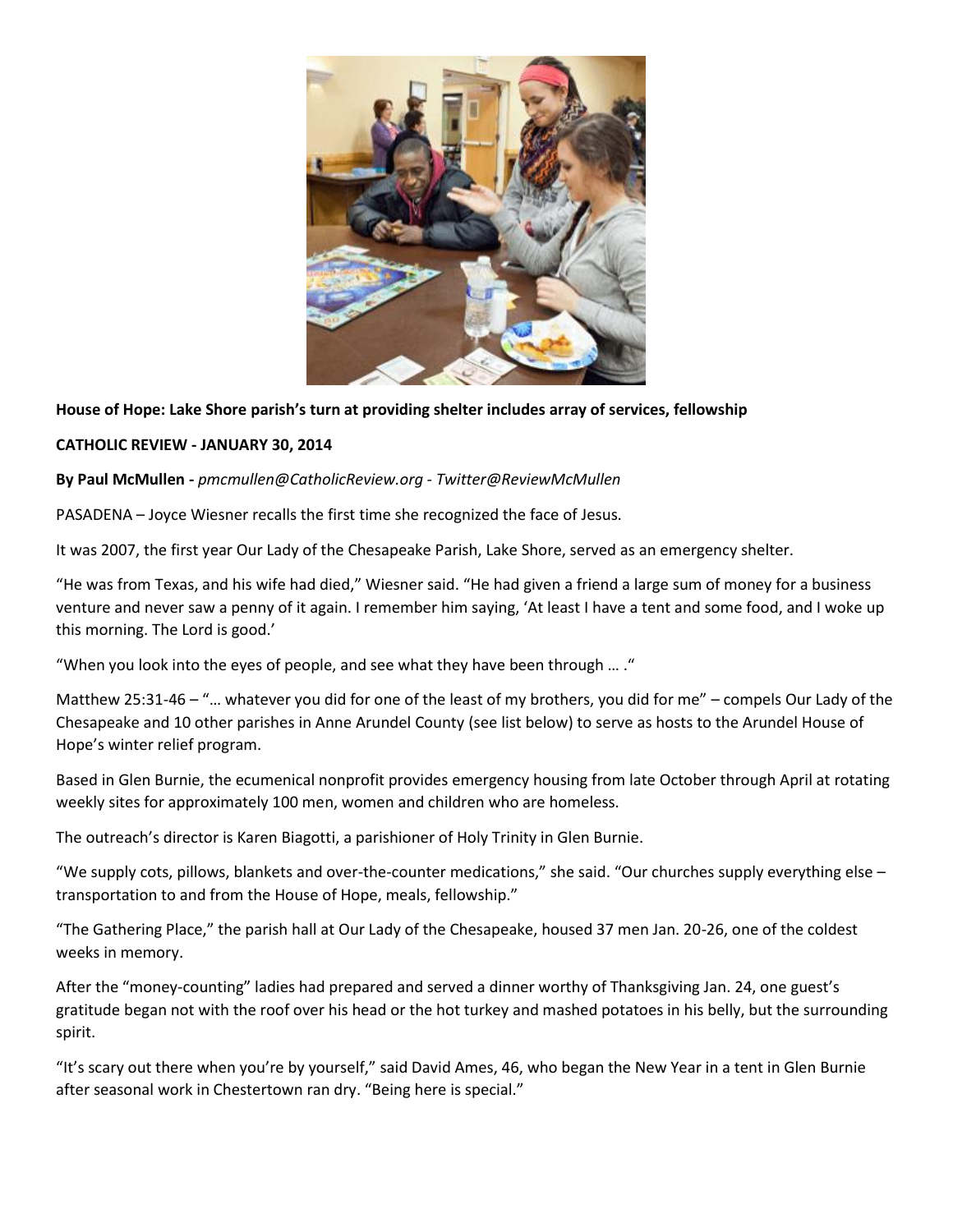### **GROUP EFFORT**

Father Brian Rafferty, the pastor of Our Lady of the Chesapeake, went on a vacation cruise the day after his parish welcomed the House of Hope.

"That says something about the trust I have in my staff," he said beforehand. "It helps to have someone like Diane Williams. She can arrange the invasion of Normandy in her sleep."

Williams, the parish's House of Hope coordinator, begins her planning in March. It includes a \$40 gala in November that goes a long way toward raising \$22,000 for regular contributions to the House of Hope and meals and utilities during its week as a host site.

"That (last) one is the biggie," Father Rafferty said. "You have to heat the center."

The volunteer hours are just as substantial.

High school youths from the parish and nearby St. Jane Frances de Chantal play bingo and board games with guests on Friday and Saturday night, respectively. The 600 students from Bodkin Elementary School prepare 200 box lunches.

Breakfast and dinner are also labor intensive.

"When we first started, restaurants donated the meals and families served," said Donna White, the parish's hall manager and development officer. "Families got grumpy, said, 'We want to do more.'"

Now Anna Smith organizes one dinner, casseroles prepared by her Sturtons Lane neighbors, and the Knights of Columbus Council 10881 supplies another.

There are personal touches, big and small, from the haircuts given by Betty Brooks, to David Richardson renting shuttles to Chesapeake High School for showers on Tuesday and Thursday, or the apple cobbler from the kitchen of JoAnn Streb.

It was Streb's husband, Jack, who rose at a pastoral council meeting and encouraged the parish to become part of the House of Hope.

"It's most telling," Bishop Mitchell T. Rozanski said, "that parishioners who volunteer with the House of Hope always tell me they get much more out of it than the guests."

## **WELCOME STRUCTURE**

Wiesner, a great-grandmother whose Honda Civic is packed with clothing and bottled water she distributes to the homeless, is there every morning, preparing a hot breakfast.

"Some of these men have jobs to get to, but they can't make their way out of poverty," Father Rafferty said. "The one thing they crave is respect."

Jim, who asked that his last name not be published, gets some part-time work at a satellite parking lot at BWI Thurgood Marshall Airport. He was a mortgage settlement officer, but after the housing collapse of 2008, lost his Odenton home and then his marriage.

He finds seasonal work at a hotel in Ocean City, but this is the second winter in which he put his belongings in storage and registered with the House of Hope.

"I'm sacrificing my privacy, not my pride," he said.

The House of Hope's website states that participants "must comply with all program policies, procedures, guidelines and daily breathalyzer test."